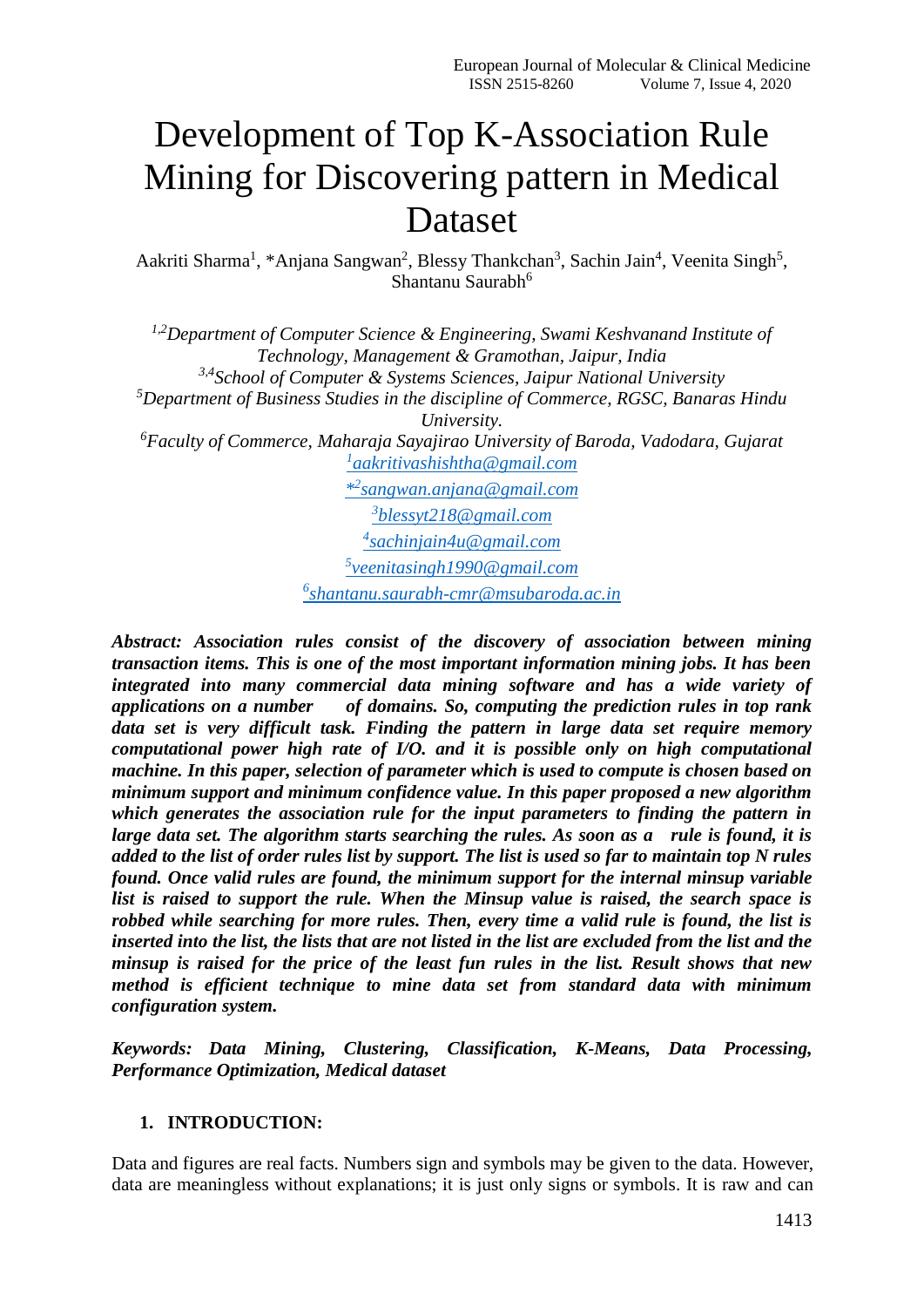be used another way. Intrinsically, data is of little value and the information is generated by a collection of valuable data. In other words, information is called meaningful data. It collects meaningful data and communicates its importance to people and allows awareness in a community of information [1]. If the information is processed, it produces knowledge. This information offers an effective path for everything, but it does not offer an application of itself that can be more derived by it. Wisdom is a non-predictable process that is extrapolated and non-definitive. The category of relevant knowledge is intelligence. Since we know how to

find the right thing. We know the right thing. Because information aggregation is so we can intertwine good or evil with good or evil [2]. Wisdom is part of the human condition only. Human beings fail in every field without using their knowledge. Since knowledge gathering is known as wisdom, we can say that knowledge plays a very important role in human activity. Figure 1 It represents the flow from data to knowledge and finally from knowledge to knowledge, and shows the flow of transfer between phases. Time oriented refers the

# **Discovering Pattern**

Fig. 1. Discovering pattern in Medical Dataset

data which is stored in the database are related to the time. These databases are logged activities it means they are related to stock market [3]. In this, sometimes there is a need of challenging real time anal- ysis because this database has a record of incoming data. Study of different-2 variables and relations between them shows the way of data mining in such type of database [4]. Data mining in such type of database use the concept of movements and prediction of variables.

# **2. LITERATURE SURVEY**

This is one of the most important information mining jobs. It has been integrated into many Association rules consist of the discovery of association between mining trans- action items. commercial data mining software and has a wide variety of applications on a number of domains [5].As the association rules are called mining problems as follows. Let me be a limited set of items = {a1, a2 ... a} A transaction is a set of transaction transactions  $T = \{t1, t2$ 

... tm} where each transaction  $\subseteq$  ((1 $\leq$  x  $\leq$  m) represents a set of items bought by the client at a particular time. One of the items item  $X$  I. The support of an item  $X$  is identified as Super  $(X)$ and is defined as the number of transactions containing X. An association rule is the  $X \rightarrow Y$ two items x, e.g.,  $X \subseteq I X \cap Y = \emptyset$ .

The Apariri Association's rule [6] was a major development in the history of mining, the non-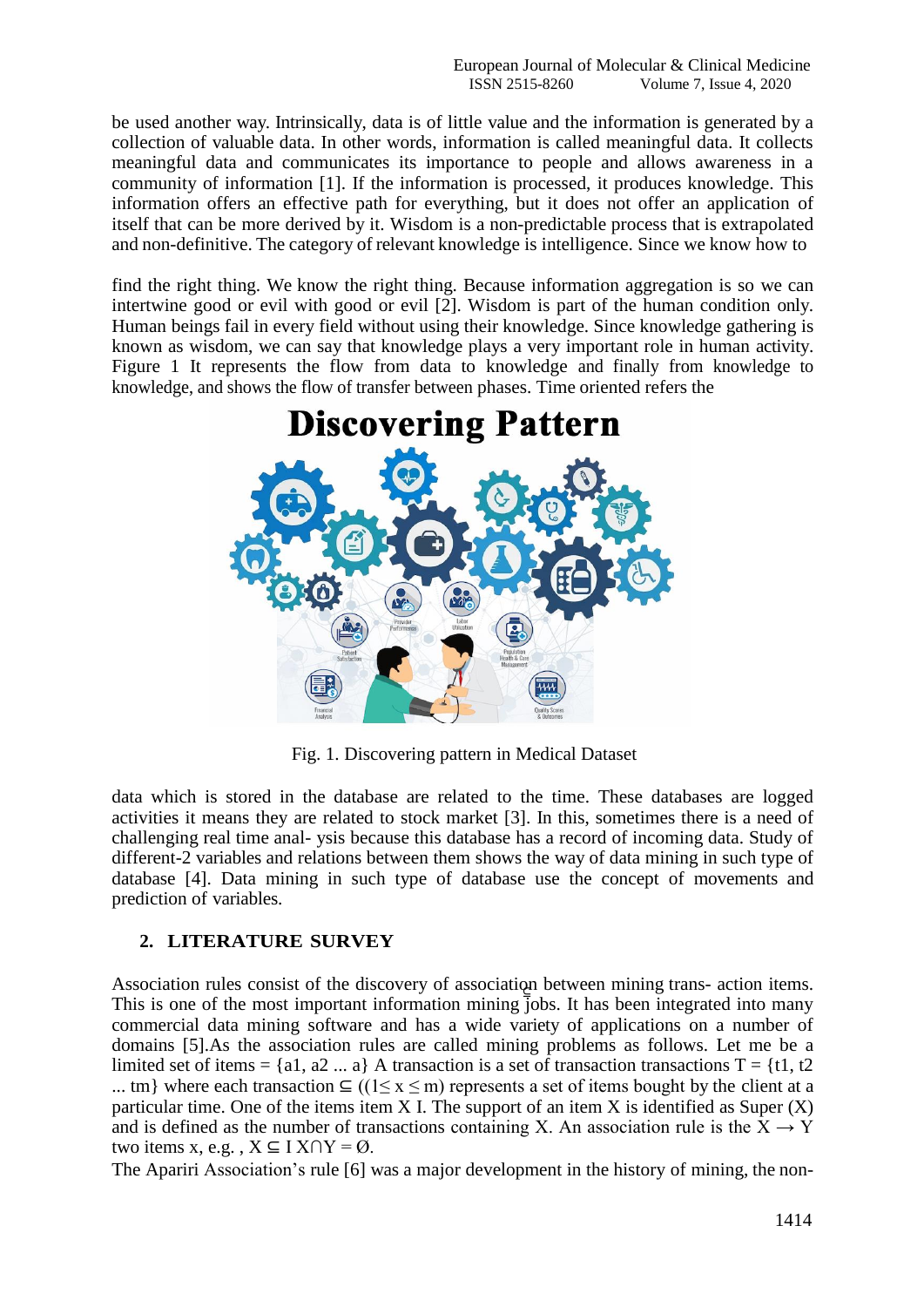pragmatic algorithm was first proposed by author [7]. AIS is only for a direct ward method, which requires a lot of passage on the database, many candidates create items and preserve the counter of each candidate, but most of them are not frequencies. Most algorithms described above reduce the number of scans on the Apriori algorithm and database, try to prove the improof of some pass-through skills, reduce the size of the database to scan each pass; Using trick and sample techniques by different techniques. There are two disadvantages of the Apriori algorithm. First, the process of apriori algorithm generation generation is very complex. It uses most of the time and space. Secondly, multiple passes on the database. Apriori series algorithm breaks two bottlenecks, using the structure of the trees, the association rules are designed to work on some of the mining. FP-Tree [Han et al. 2000], frequent pattern mining[8], new re- search development of the association rule mining, which Apriori crosses two limitations. This algorithm has three main advantages. These discussions are as follows. Firstly, the FP-Tree database reduces the structure compared to the main database because only frequently items are considered and other varnish items are omitted. Some algorithms have been proposed to find top rules [9]. But they are ineffective. Each algorithm has its limitations, such as the FP-tree algorithm is difficult to use on an interactive mining system. During the interactive mining process, users can change the threshold support according to the rules. But if we change support in the FP-tray, then the whole process of the mining will be revived. Another more limitation of the FP-tree is that it is not suitable for growing mining.

# **3. METHOD AND TECHNOLOGY**

This section describes the concept, technology; proposed method and snapshot of GUI of new proposed method Mining of Top Raked Data Set FormStandard Data.

# *3.1 Methodology/Algorithm*

Mining association rules in dataset with user given minconf and minsup is big challenge, many researches also done in past and there is many method (algorithm) available for mining association rule. In which "Mining Top-k association rules" is one of them. Where K is a number of rules users wants to generate. This algorithm is suited for our problem solution but they are applied to mining streams or mining non-standard rules and not remove duplicate data set in output [10] .

# *3.2 Proposed Algorithm*

As a transaction table the Top Rank algorithm enters a number of n rules the user needs to learn and uses a threshold minConf. The TopRank algorithm initials an intrinsic minsup value of 0, adopting the principal concept the algorithm then continues to search the rules. If a rule is observed, it will be applied by assistance to the list of order rules. In this point the list is used to hold top N rules. The minimum support for the internal minsup variable list is increased to follow the law until the rules are clear. The quest room is robbed when searching [11] for further laws while the Minsup value is elevated. Instead the list will be added into the list where a correct rule is identified, lists not included in the list will be omitted and minsup will be set at a premium for least fun rules in the list. The algorithm will continue to follow further rules before a rule is reached, meaning that the rules of the top ranking have been discovered.

# **Algorithm 1:** Algorithm for Finding Top ranked data set values from standard Data set

1: Initialization of process

<sup>2:</sup> Input parameters are provided like database transition value, parameters value

<sup>,</sup> minimum confidence value .

<sup>3:</sup> Initialize the minimum support value to zero.

<sup>4:</sup> do 1 to 3 until parameters value are remain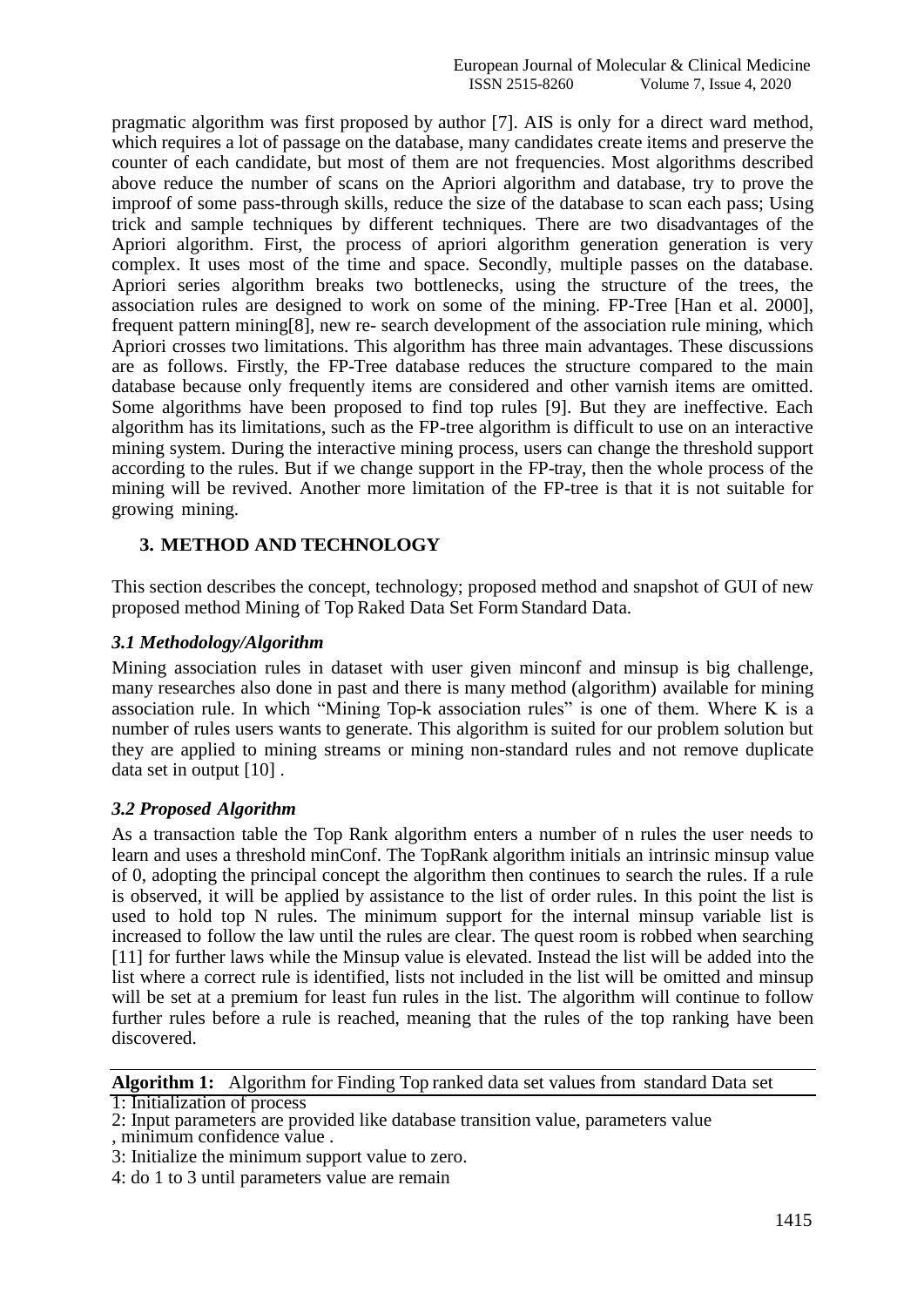5: If supp (rule)  $\Rightarrow$  minsup and conf (rule)  $\Rightarrow$  minconf then it adds a list of rules (RULELIST). A list of top N rules ordered by RULELIST support. 6: Set minsup = support of rule with the lowest support in RULELIST 7: Exit

## *Output of ImplementedMethod*

Figure 2 show the file storing transaction data where each row is group of items generated by transaction. Numbers in row represent item id.

| <b>Contact Kill - Midepad</b>                                                                                                                                                                                                                                                                                                                                                                       | œ                  |
|-----------------------------------------------------------------------------------------------------------------------------------------------------------------------------------------------------------------------------------------------------------------------------------------------------------------------------------------------------------------------------------------------------|--------------------|
| PAR EXP. Fortune Venus resis-                                                                                                                                                                                                                                                                                                                                                                       |                    |
| <b>COXE EUM STE OFF HER</b><br>227 3590                                                                                                                                                                                                                                                                                                                                                             |                    |
| F1 48 548 592 2051 12073 12999 13414                                                                                                                                                                                                                                                                                                                                                                |                    |
| S. D-G. To<br>3.709<br>1693 1931 6716 7<br>33000<br>101<br>3 2003 1001 0858<br>11933 24432 24641<br>1114 8300 13062<br>5200                                                                                                                                                                                                                                                                         |                    |
| <b>BALL DIG ALIX</b><br>$\begin{smallmatrix} 255 & 0.4 \\ 1.011 & 21.00 \\ 1.011 & 31.00 \\ \end{smallmatrix} \begin{smallmatrix} 274 & 056 & 956 & 133 \\ 4020 & 4000 & 1331 \\ 4000 & 1.010 & 1.010 \\ \end{smallmatrix} \begin{smallmatrix} 279 & 1420 & 2692 \\ 1.010 & 1.010 & 1.010 \\ 1.010 & 1.010 & 1.010 \\ \end{smallmatrix}$<br>342<br>111<br>43.20<br>3230<br>3003<br>1.24.2-0<br>ユの三目 |                    |
| 1714 2330 VIOR 12950 14310 1404 416 604 674 1318 1664 1661 2746 1414<br>14 14 44 54 110 170 161 462 413 604 674 1318 1664 1661 2746 1414<br>744                                                                                                                                                                                                                                                     |                    |
| 1254 1320 2001<br>39 48 49 123 421 662 715 828 916 1282 1999 2300 2424 2619 2664<br>39 48 00 913 1093 1277 1543 2199 2713 3316 4493 4803 6742 9251 1007<br>1-a 4-m                                                                                                                                                                                                                                  |                    |
| 10 12 411 811 078 1108 1277 1342 1820 2210 2108 3108 10821 11381 11<br>$5 - 1$<br>アアロヴ                                                                                                                                                                                                                                                                                                              |                    |
| $-1.51$<br>493 493 584 9985 3504 4219 4223 93420 1<br>170 355 386 806 811 878 887 1071 1517<br>3月 30 当线<br>881 1000 1842 2110 13174 11030                                                                                                                                                                                                                                                           | コスなな、コモの当          |
| 14091 14400<br>140 001 1202 234, 223, 1300 1310 1479<br>10157<br>3の コロムラ                                                                                                                                                                                                                                                                                                                            |                    |
| 5022<br><b>MINK</b><br>604 4977<br>10132 10449<br>ma.<br>13334 14098<br><b>TANK 2019</b><br>3.5%<br><b>B. R. K.F.</b><br>11245<br><b><i>BARROOM</i></b><br>247 429 1480<br>966<br>120<br>ビアミル<br>41 10408 13081 14073                                                                                                                                                                               |                    |
| ×                                                                                                                                                                                                                                                                                                                                                                                                   |                    |
|                                                                                                                                                                                                                                                                                                                                                                                                     | Live \$1, Coll \$1 |

Fig. 3. Flow chart of Top Ranked rules from Standard data set

Graphical user interface built on JAVA Applet. In GUI window user can select method that could be Apriori, Top ranked data set, FP-Tree, with input data source file where transnational data is placed and select output file. Both output and input file in .txt format. It has option where user wants to display output file at same time or not. figure 3show the detail of how input values taking for selected mining algorithm. Here user can select transnational file that is store in secondary memory [12] and also select file where he want to save output result. The output of algorithm with option to show result files LIST.txt on same time. Output box show the process statistics for memory and time utilization and Minsup of transaction data for given input parameters.



Fig. 4. Output of selected algorithm from GUI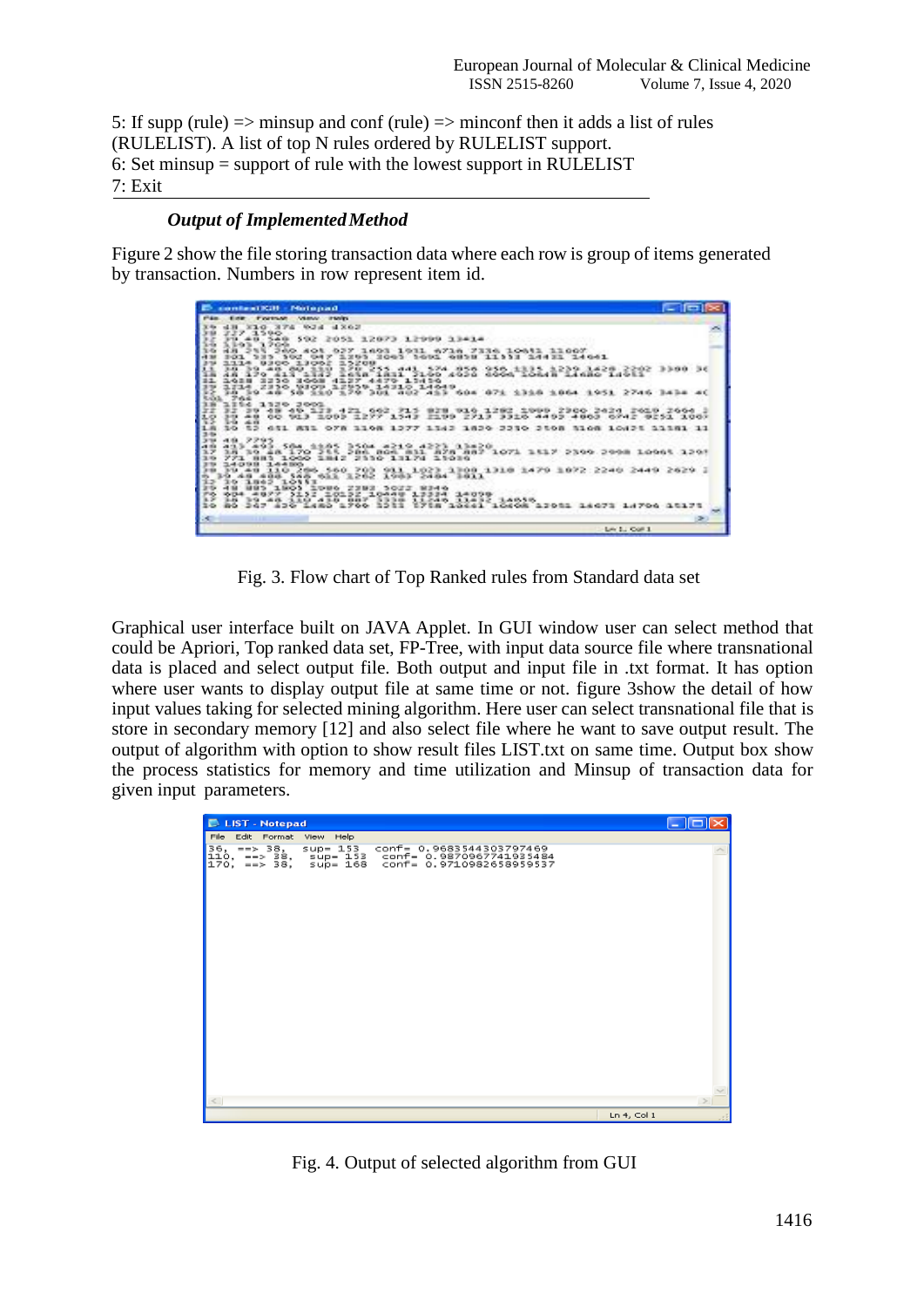# **4. Results**

# *Result Comparison for 1000 Transaction Data:*

For testing initial condition for new method taking 1000 transaction data. Result comparison table is shown below:

|                     | Input Parameters<br>minsup minconf No of Rule Rules count Memory Use Execution Time |  |  |  |  |
|---------------------|-------------------------------------------------------------------------------------|--|--|--|--|
| Method use          |                                                                                     |  |  |  |  |
| Apriori             |                                                                                     |  |  |  |  |
|                     |                                                                                     |  |  |  |  |
| Top Ranked Data Set |                                                                                     |  |  |  |  |

Table 1. Result comparison for 1000 Transaction Data taking as Input

First Run of algorithms with input parameters minsup=1 and minconf=0.1 Apriori algorithm will mine 19 rule, MS priori mine<sup>19</sup> rule, HMINE mine 15 rule, Relim mine 15 rules with taking average time 15 ms and other hand TOP Ranked Data Set will mine two rule that is given by user and also the execution time of algorithm is half of other mining algorithms[13]. Show in figure 5.2. For More Accuracy of Results Testing implement algorithm with 10,000 transaction data.

# *Result Comparison for 10,000 Transaction Data:*

For Second level testing use 10,000 transaction data.

| Method use      | <b>Input Parameters</b> |  |                           |       |       | $\sim$ . The second contract the second contract of the second contract $\sim$ and $\sim$ . The second contract of $\sim$<br>Rules count Memory Use Execution Time |
|-----------------|-------------------------|--|---------------------------|-------|-------|--------------------------------------------------------------------------------------------------------------------------------------------------------------------|
|                 |                         |  | minsup minconf No of Rule |       |       |                                                                                                                                                                    |
| Apriori         |                         |  |                           | 40.   | 32.YO |                                                                                                                                                                    |
|                 |                         |  |                           | .940. | 130.9 | ر 14                                                                                                                                                               |
| Top Ranked Data |                         |  |                           |       | 15.69 |                                                                                                                                                                    |

Table 2. Result comparison for 10000 Transaction Data taking as Input

With run new method 10,000 data row find big difference between time ex- ecution, where Apriori, MS Apriori, HMINE and Relim will execute on average 260 ms Top Ranked Algorithm finish on time 179 and also clear that as the input transaction data increase mining[14] rules or rule count by algorithm is also increase here old mining algorithm will give average 350 rules that quantity is large when user want to display only those rule which is most frequent in data base. To test accuracy new approach on analysis factors required to increase input transaction data set row. So next run algorithms to 25,000 transaction data row and compare analysis factors for accuracy of result.

# **Result Comparison for 25,000 Transaction Data:**

For third level testing use 25,000 transaction data.

| Tuble 5: Result companion for 25,000 Transaction Data taking as input |                         |  |                      |      |        |                                       |  |
|-----------------------------------------------------------------------|-------------------------|--|----------------------|------|--------|---------------------------------------|--|
| Method use                                                            | <b>Input Parameters</b> |  |                      |      |        | Rules count Memory Use Execution Time |  |
|                                                                       | minsup                  |  | minconf   No of Rule |      |        |                                       |  |
| Apriori                                                               |                         |  |                      | 1270 | 332.96 | 1336                                  |  |
| FP                                                                    |                         |  |                      | 1246 | 330.9  | 1342                                  |  |
| <b>Top Ranked Data Set</b>                                            |                         |  |                      |      | 215.69 | 979                                   |  |

Table 3. Result comparison for 25,000 Transaction Data taking as Input

Testing Top Ranked Data Set method with Data set row 25,000 will shows that algorithm will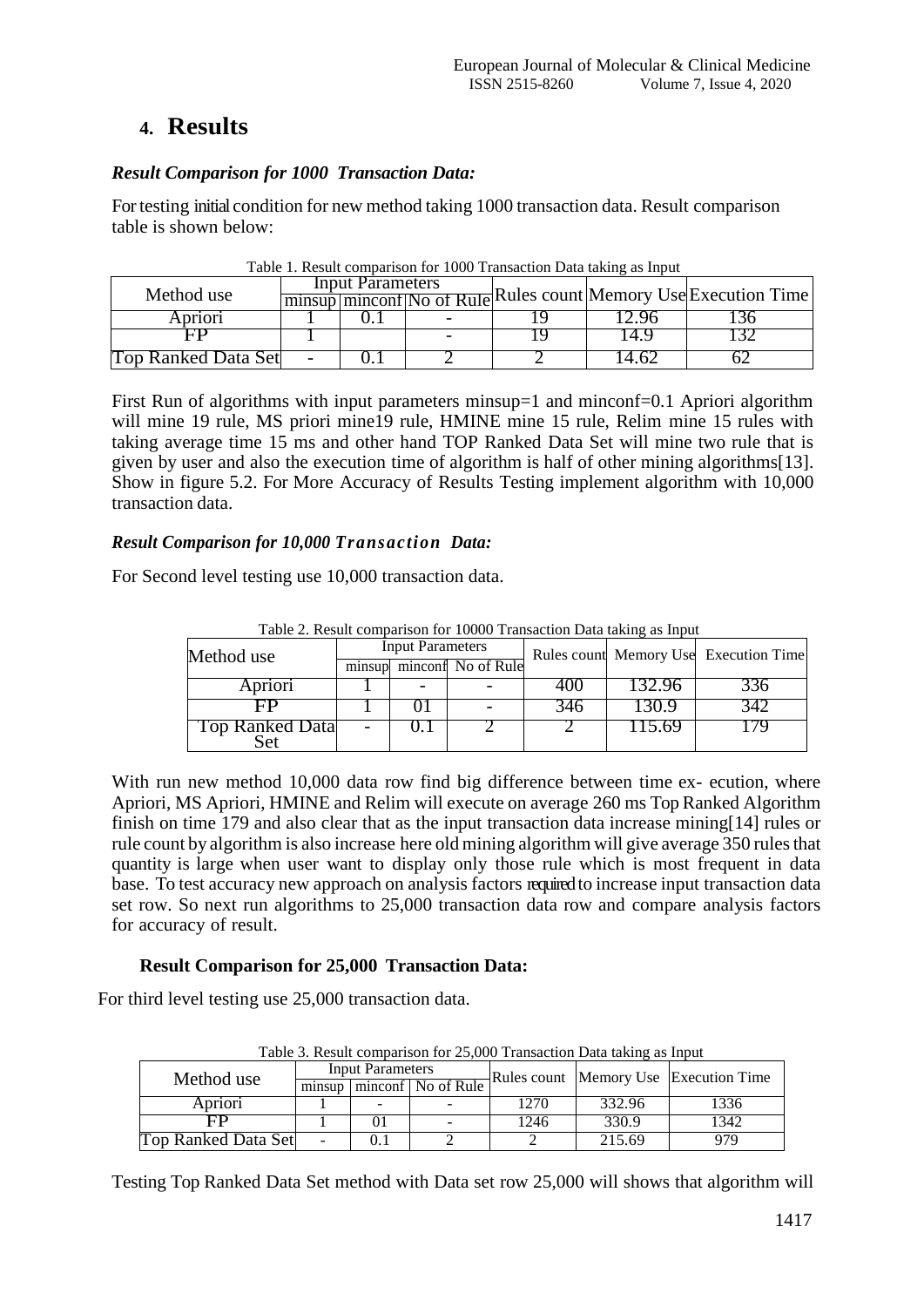take less time and memory with mine 2 data set as given by user same. Results show that new algorithm take 979 ms process execution time[15] and 215 MB of RAM (primary memory) With compare to average rule mine on old algorithms. Old algorithms mine average 1250 rule on given data set with average process time 1250 ms and 328 MB of RAM that ration is too high. To find more accuracy in result for new method required large data set as application of data mining area like super market where owner want to mine frequent pattern[16] have large data set which can be generated in Two, Three or more years of transaction so next result analysis implement algorithm on 50,000 transactional data set row.

# *Result Comparison for 50,000 Transaction Data:*

For fourth level testing use 50,000 transaction data.

| Method use      | minsu | minco | <b>Input Parameters</b><br>Rule | Rules<br>count | Memory<br>Use | Execution<br>Time |
|-----------------|-------|-------|---------------------------------|----------------|---------------|-------------------|
| Apriori         |       |       |                                 |                |               |                   |
| - Fi⊬           |       |       |                                 | 254c           |               |                   |
| Top Ranked Data |       |       |                                 |                |               |                   |

Table 4. Result comparison for 50,000 Transaction Data taking as Input

Testing algorithm with 50,000 transaction data set row show that mine two top ranked data set with 0.1 minconf takes 315.69 MB memory and 1023 ms execution time that values is less than old mining approached. For final test we take super market transaction data that is available in General Public Licenses and contain more than 1,00,000 data set row . Each row contain group of item set generated by each sell. Data file contain transaction row of each row and row contain item ids sold on transaction. If algorithm take less time and memory for mine two data set rows in 1,00,0000 transactions than it is best approach for mine data in compare to previous mine methods.

# *Result Comparison for 1, 00,000 Transaction Data:*

For fifth level testing 1, 00,000 transaction data use.

| Method use      | minsul minco<br>nf | <b>Input Parameters</b><br>No of<br>Rule | Rules<br>count | Memory<br>Use | Execution<br>Time |
|-----------------|--------------------|------------------------------------------|----------------|---------------|-------------------|
| Apriori         |                    |                                          | . 14.          |               |                   |
|                 |                    |                                          |                |               |                   |
| Top Ranked Data |                    |                                          |                | 15.<br>ናና     |                   |

Table 5. Result comparison for 100000 Transaction Data taking as Input

Mine Two Top Ranked Data from Super Market Data set that contain 1,00,000 data set show that process take 479 MB of ram and 2789 ms execution time . That values show that new approach is best suited for large data set also. Form all previous tests also show that the time and memory increment with large data is less than other mining approach. Old method will mine all rules on other hand top ranked Data Set mine algorithm will stop after mine user give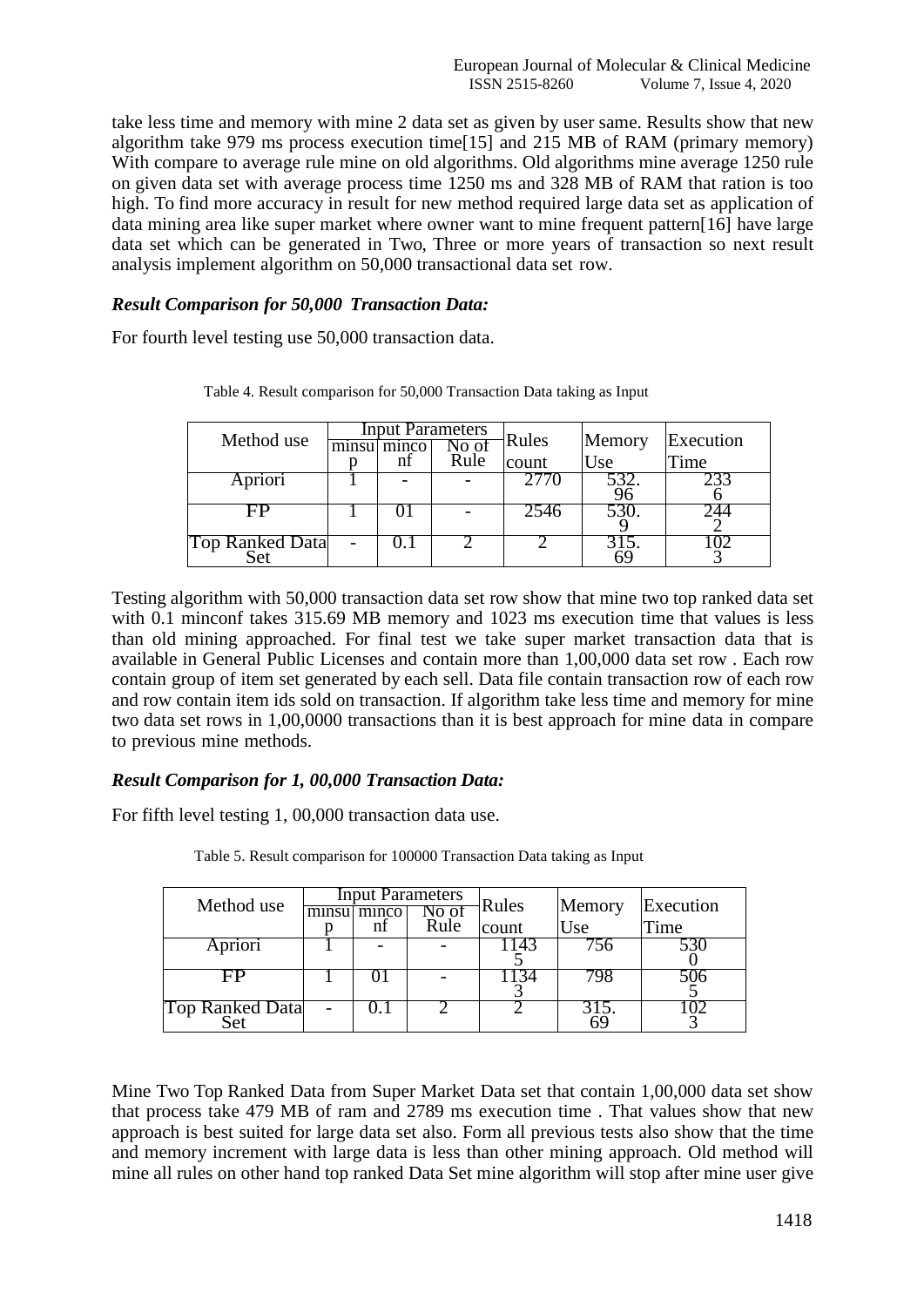top data set value. Result also arrange in descending order according to support of item set in transaction data.

# *Result Analysis*

Considering the result comparison of 1000, 10000, 25000, 50000 and 100000 shows that new method will take less memory and time. The most advantage of new method is user choose how many rows, which want to display. This is important because old mining methods will display all possible data set row according to minsup and minconf, thus user can't predict Top frequent items acceding to support in data set. Figure 7 and 8 shows the time and memory comparison with all previous methods and new approach "Top Ranked Data Set".



Fig. 7. Comparison of Execution Time with Different Data Row Value in Data Set

Second advantage of the method is it can reduce duplicate row or redundant data set and produce output contain unique rows. In old mining approach it is biggest issue, output contain more than many common rows that willincrease when data is too large.



Fig. 8. Comparison of Memory Utilization with Different Data Row Value in Data Set

The third advantage is output store in .txt file and user also able to select output file thus he can compare and store result permanently in secondary memory. Thus, all testing spastics show that new method is efficient technique to mine data set from standard data with minimum configuration system.

# **5. CONCLUSION**

Every algorithm defines for mining data or information has some limitation. As in testing condition new algorithm required minimum 1GB ram and required data set in text file with .txt format or Standard Data Set, where each row represent group of items and each column value represent item identity num- ber. Testing show that mine information with large data set required minimum 3GB ram and duel core or above processor. High speed process and RAM re- duce the size of memory and time. The third advantage is output store in .txt file and user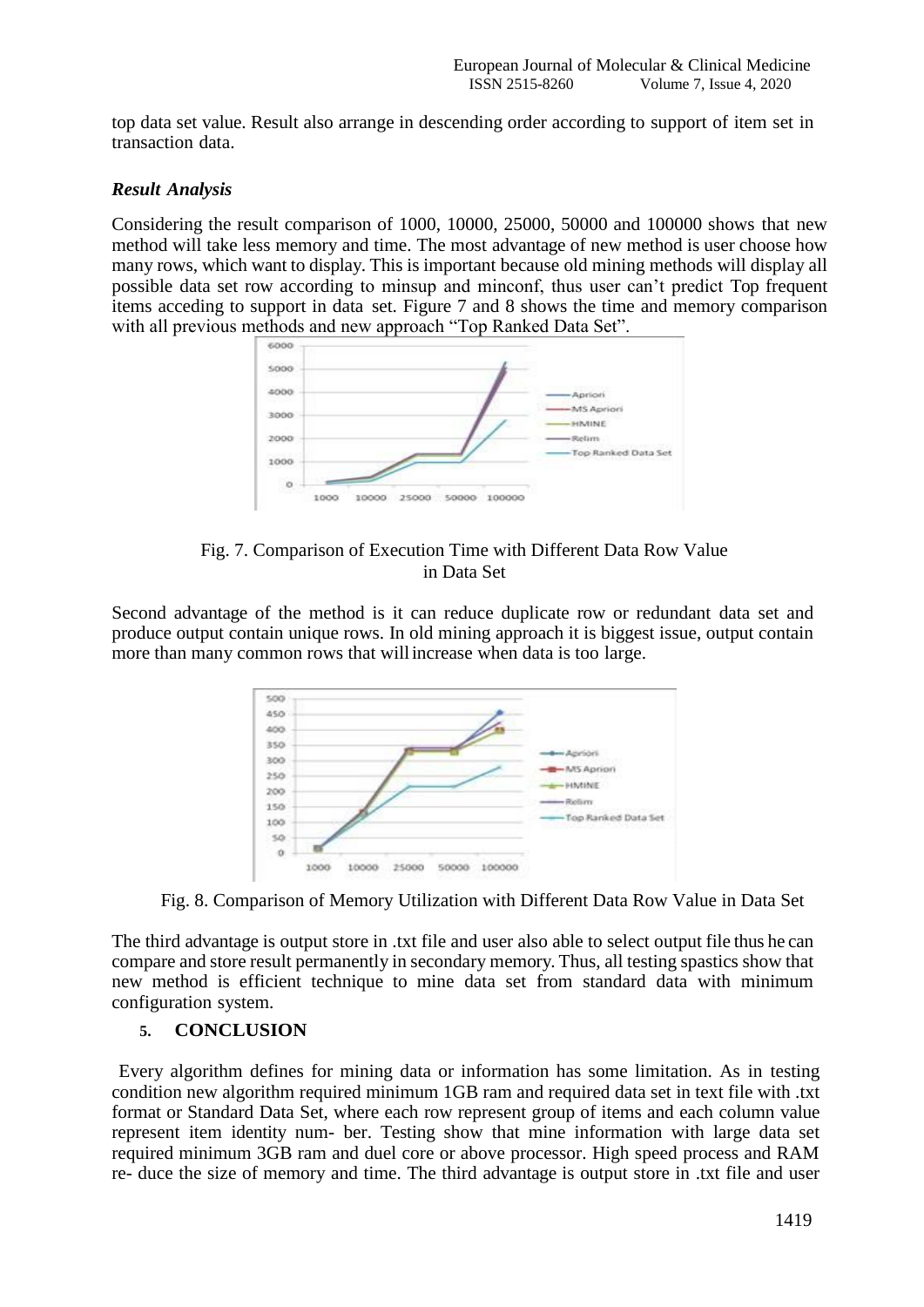also able to select output file thus he can compare and store result permanently in secondary memory. Thus, all testing spastics show that new method is efficient technique to mine data set from standard data with minimum configuration system. Mining of Top Ranked dataset from standard dataset has immense the scope in future. It can be helpful for decision support System and future prediction. It can be also helpful if implementation of relational database using database management software like SQL, ORACLE. It gives more efficient output and support large dataset.

# **6. REFERENCES**

- [1] R. C. Agarwal, C. C. Aggarwal, and V. Prasad, "A tree projection algorithm for generation of frequent item sets," Journal of parallel and Distributed Computing, vol. 61, no. 3, pp. 350–371, 2001.
- [2] P. Jadwal and M. R. Dave, "An improved and customized ik means for avoiding similar distance problem."
- [3] [V. S. Tseng, C.-W. Wu, P. Fournier-Viger, and S. Y. Philip, "Efficient algorithms for mining top-k high utility itemsets," IEEE Transactions on Knowledge and data engineering, vol. 28, no. 1, pp. 54–67, 2016.
- [4] P. K. Jadwal, S. Jain, U. Gupta, and P. Khanna, "Clustered support vector machine for atm cash repository prediction," in Progress in Advanced Computing and Intelligent Engineering. Springer, Singapore, 2019, pp. 189–201.
- [5] M. Deshpande and G. Karypis, "Item-based top-n recommendation algorithms," ACM Transactions on Information Systems (TOIS), vol. 22, no. 1, pp. 143–177, 2004.
- [6] M. J. Zaki, "Scalable algorithms for association mining," IEEE transactions on knowledge and data engineering, vol. 12, no. 3, pp. 372–390, 2000.
- [7] T. M. Quang, S. Oyanagi, and K. Yamazaki, "Exminer: an efficient algorithm for mining top-k frequent patterns," in International Conference on Advanced Data Mining and Applications. Springer, 2006, pp. 436–447.
- [8] Kumar, A., & Sinha, M. (2019). Design and analysis of an improved AODV protocol for black hole and flooding attack in vehicular ad-hoc network (VANET). Journal of Discrete Mathematical Sciences and Cryptography, 22(4), 453-463.
- [9] Kumar, A., Dadheech, P., Singh, V., Poonia, R., & Raja, L. (2019). An improved quantum key distribution protocol for verification. Journal of Discrete Mathematical Sciences and Cryptography, 22(4), 491-498.
- [10]Dadheech, P., Goyal, D., Srivastava, S., & Kumar, A. (2018). A scalable data processing using Hadoop & MapReduce for big data. J. Adv. Res. Dyn. Control. Syst, 10, 2099- 2109.
- [11]Kumar, A., Goyal, D., & Dadheech, P. (2018). A novel framework for performance optimization of routing protocol in VANET network. J. Adv. Res. Dyn. Control. Syst, 10, 2110-2121.
- [12]Kumar, A., & Sinha, M. (2019). Design and development of new framework for detection and mitigation of wormhole and black hole attacks in VANET. Journal of Statistics and Management Systems, 22(4), 753-761.
- [13]Kumar, A., Dadheech, P., Kumari, R., & Singh, V. (2019). An enhanced energy efficient routing protocol for VANET using special cross over in genetic algorithm. Journal of Statistics and Management Systems, 22(7), 1349-1364.
- [14]Dadheech, P., Kumar, A., Choudhary, C., Beniwal, M., Dogiwal, S., & Agarwal, B. (2019). An enhanced 4-way technique using cookies for robust authentication process in wireless network. Journal of Statistics and Management Systems, 22(4), 773-782.
- [15]Kumar, A., Dadheech, P., Beniwal, M. K., Agarwal, B., & Patidar, P. K. (2020). A Fuzzy Logic-Based Control System for Detection and Mitigation of Blackhole Attack in